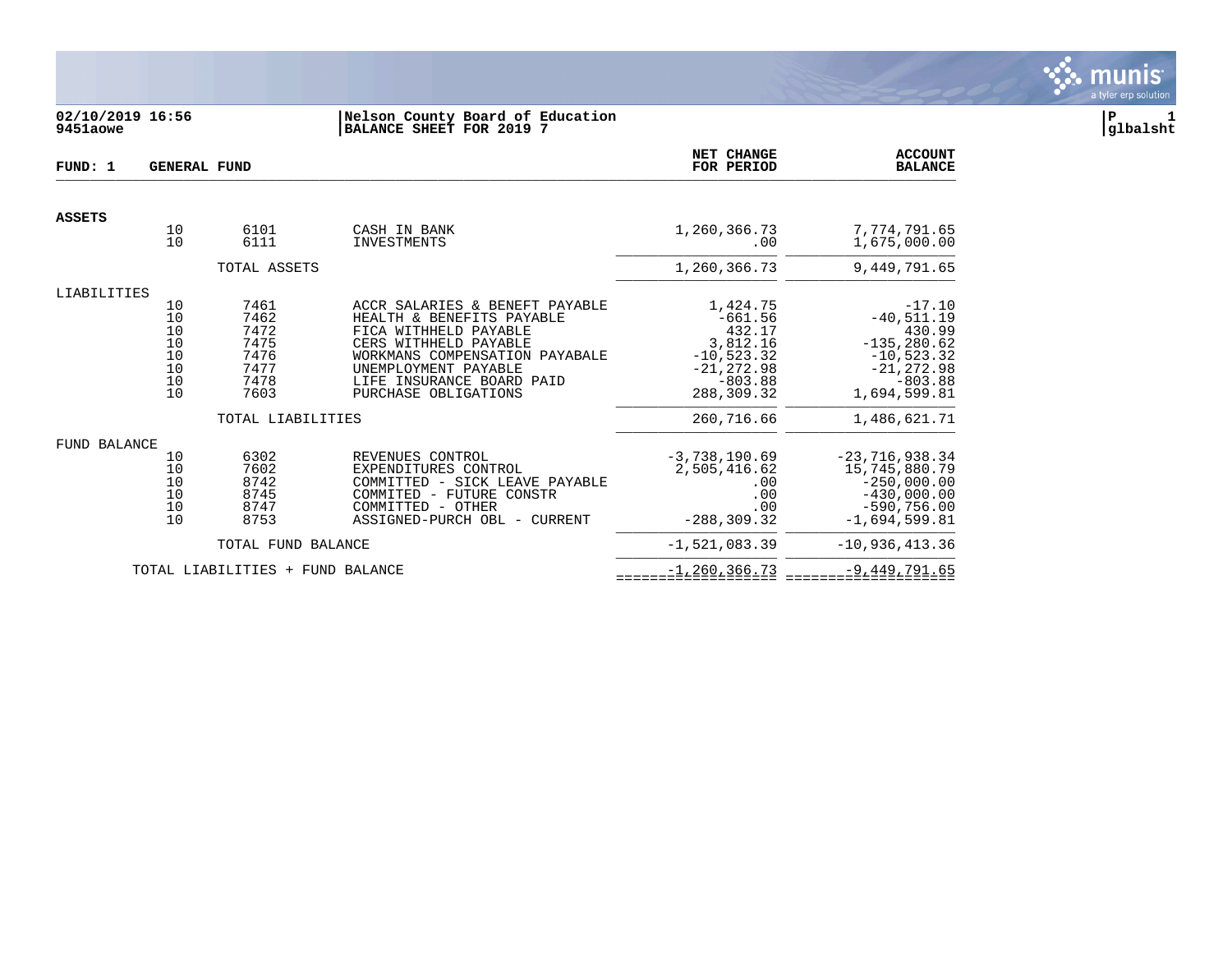

# **02/10/2019 16:56 |Nelson County Board of Education |P 2 9451aowe |BALANCE SHEET FOR 2019 7 |glbalsht**

| FUND: 2       |                | SPECIAL REVENUE          |                                                                          | NET CHANGE<br>FOR PERIOD                | <b>ACCOUNT</b><br><b>BALANCE</b>                 |
|---------------|----------------|--------------------------|--------------------------------------------------------------------------|-----------------------------------------|--------------------------------------------------|
| <b>ASSETS</b> |                |                          |                                                                          |                                         |                                                  |
|               | 20<br>20       | 6101<br>6106             | CASH IN BANK<br>RAY HARM SCHOLARSHIP FUND                                | $-317,584.26$<br>$-6,629.30$            | 343,980.21<br>$.00 \,$                           |
|               |                | TOTAL ASSETS             |                                                                          | $-324, 213.56$                          | 343,980.21                                       |
| LIABILITIES   | 20             | 7603                     | PURCHASE OBLIGATIONS                                                     | 42,632.36                               | 106,094.13                                       |
|               |                | TOTAL LIABILITIES        |                                                                          | 42,632.36                               | 106,094.13                                       |
| FUND BALANCE  | 20<br>20<br>20 | 6302<br>7602<br>8753     | REVENUES CONTROL<br>EXPENDITURES CONTROL<br>ASSIGNED-PURCH OBL - CURRENT | 19,373.00<br>304,840.56<br>$-42,632.36$ | $-2,404,949.45$<br>2,060,969.24<br>$-106,094.13$ |
|               |                | TOTAL FUND BALANCE       |                                                                          | 281,581.20                              | $-450,074.34$                                    |
|               |                | TOTAL LIABILITIES<br>$+$ | FUND BALANCE                                                             | 324, 213.56                             | $-343,980.21$                                    |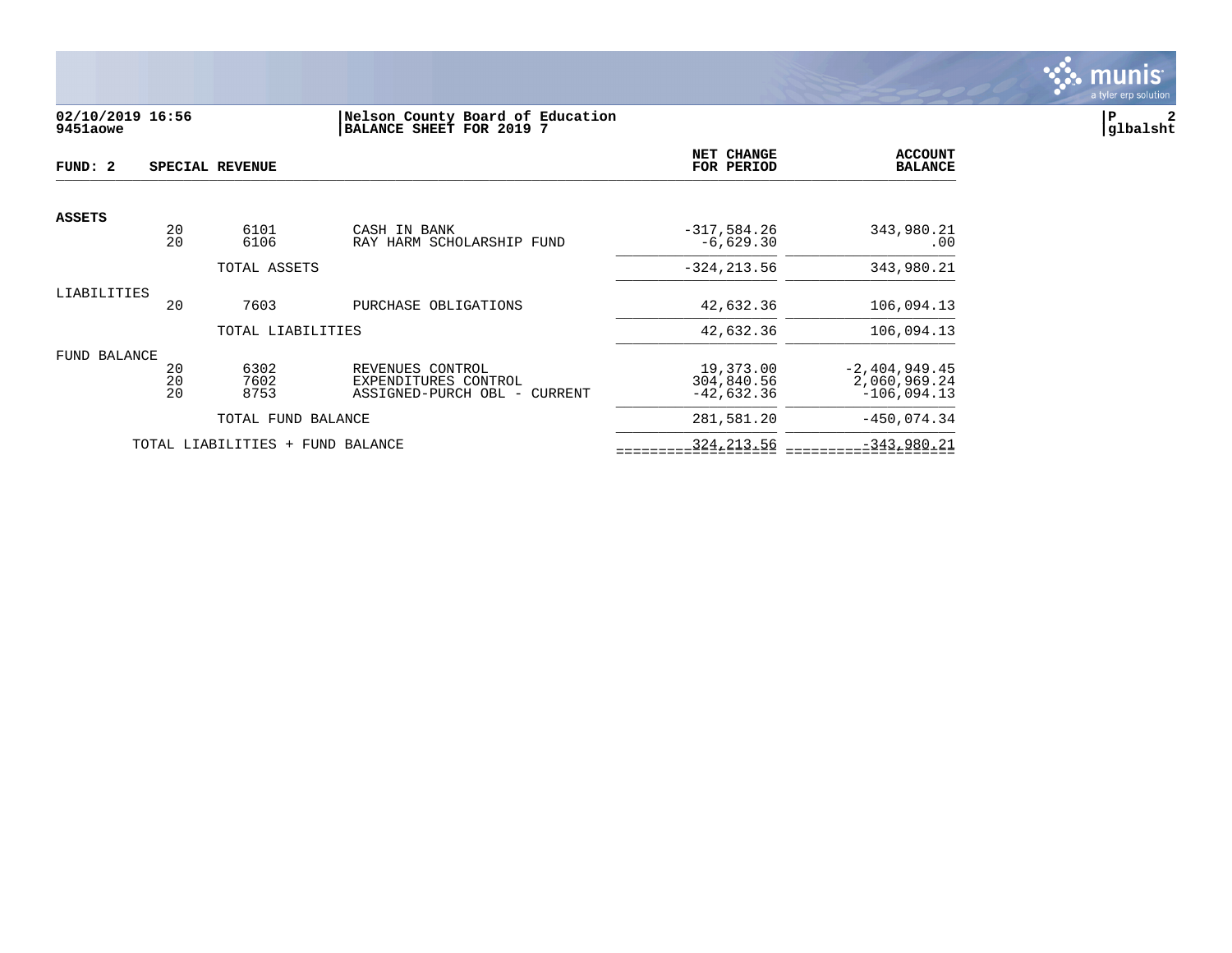

# **02/10/2019 16:56 |Nelson County Board of Education |P 3 9451aowe |BALANCE SHEET FOR 2019 7 |glbalsht**

| FUND: 310     |    | CAPITAL OUTLAY FUND              | NET CHANGE<br>FOR PERIOD | <b>ACCOUNT</b><br><b>BALANCE</b> |               |
|---------------|----|----------------------------------|--------------------------|----------------------------------|---------------|
| <b>ASSETS</b> |    |                                  |                          |                                  |               |
|               | 31 | 6101                             | CASH IN BANK             | .00                              | 200,000.00    |
|               |    | TOTAL ASSETS                     |                          | .00                              | 200,000.00    |
| FUND BALANCE  | 31 | 6302                             | REVENUES CONTROL         | .00                              | $-200,000.00$ |
|               |    | TOTAL FUND BALANCE               |                          | .00                              | $-200,000.00$ |
|               |    | TOTAL LIABILITIES + FUND BALANCE |                          | .00                              | $-200,000.00$ |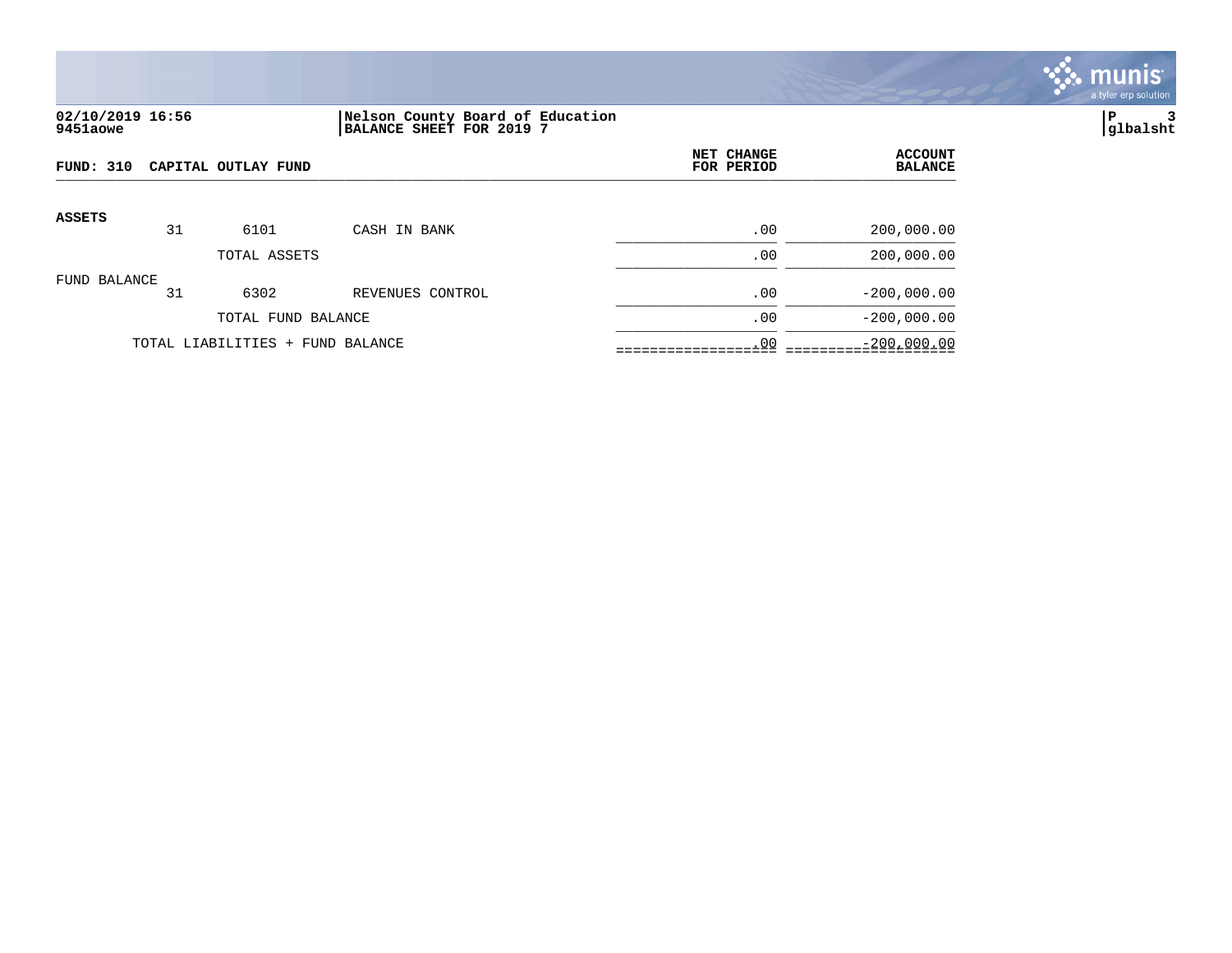

# **02/10/2019 16:56 |Nelson County Board of Education |P 4 9451aowe |BALANCE SHEET FOR 2019 7 |glbalsht**

| FUND: 320     |          | BUILDING FUND (5 CENT LEVY)      |                                          | NET CHANGE<br>FOR PERIOD | <b>ACCOUNT</b><br><b>BALANCE</b> |
|---------------|----------|----------------------------------|------------------------------------------|--------------------------|----------------------------------|
| <b>ASSETS</b> |          |                                  |                                          |                          |                                  |
|               | 32       | 6101                             | CASH IN BANK                             | $-46, 545.00$            | 2,398,076.57                     |
|               |          | TOTAL ASSETS                     |                                          | $-46, 545, 00$           | 2,398,076.57                     |
| FUND BALANCE  | 32<br>32 | 6302<br>7602                     | REVENUES CONTROL<br>EXPENDITURES CONTROL | .00<br>46,545.00         | $-4,556,507.66$<br>2,158,431.09  |
|               |          | TOTAL FUND BALANCE               |                                          | 46,545.00                | $-2,398,076.57$                  |
|               |          | TOTAL LIABILITIES + FUND BALANCE |                                          | 46,545.00                | $-2,398,076.57$                  |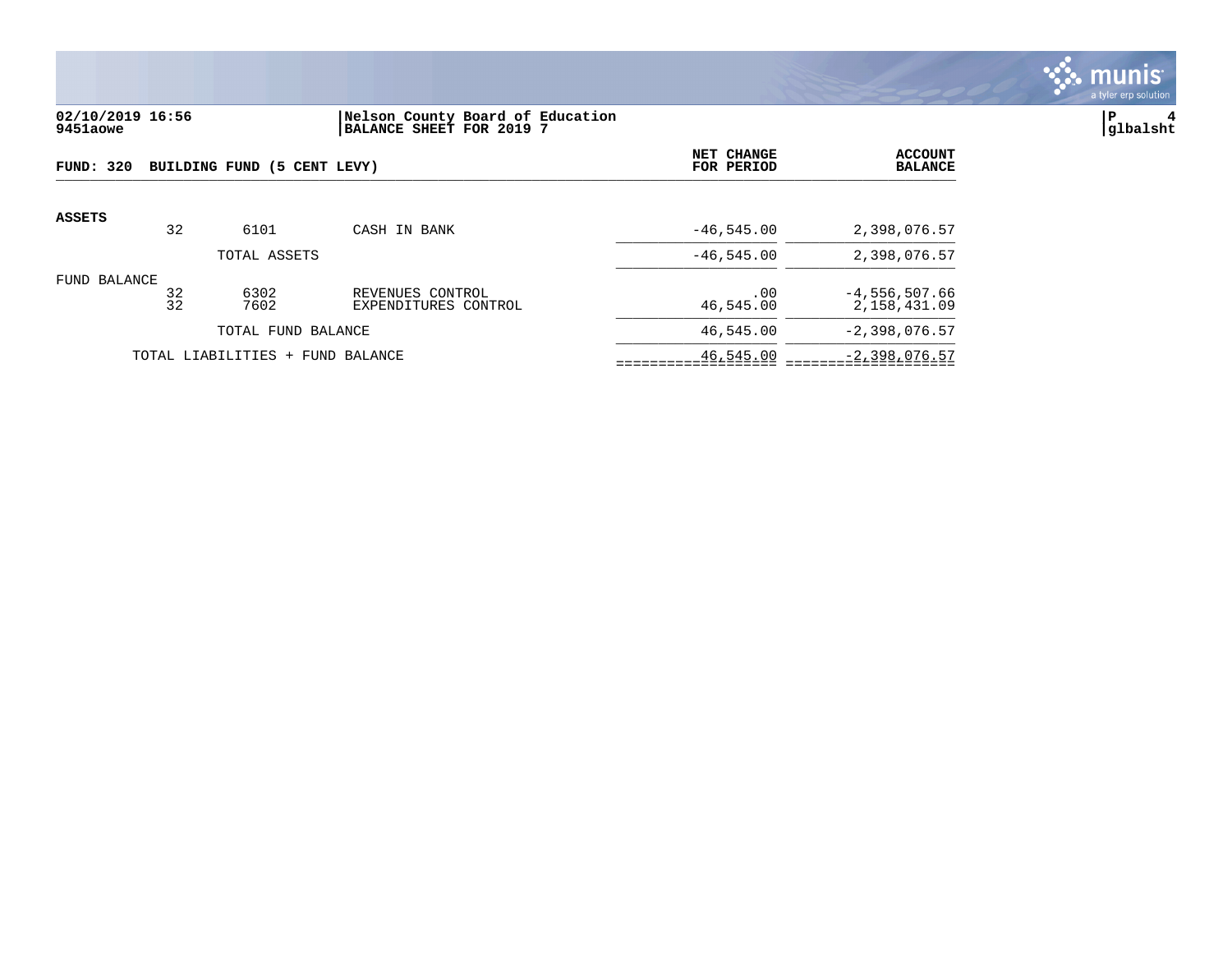

# **02/10/2019 16:56 |Nelson County Board of Education |P 5 9451aowe |BALANCE SHEET FOR 2019 7 |glbalsht**

| FUND: 360     |    | <b>CONSTRUCTION FUND</b>         |                       | <b>NET CHANGE</b><br>FOR PERIOD | <b>ACCOUNT</b><br><b>BALANCE</b> |
|---------------|----|----------------------------------|-----------------------|---------------------------------|----------------------------------|
| <b>ASSETS</b> | 36 | 6101                             | CASH IN BANK          | .00                             | 1,844,005.94                     |
|               |    | TOTAL ASSETS                     |                       | .00                             | 1,844,005.94                     |
| FUND BALANCE  | 36 | 8739                             | RESTRICTED-NEW ASSETS | .00                             | $-1,844,005.94$                  |
|               |    | TOTAL FUND BALANCE               |                       | .00                             | $-1,844,005.94$                  |
|               |    | TOTAL LIABILITIES + FUND BALANCE |                       | .00                             | $-1,844,005.94$                  |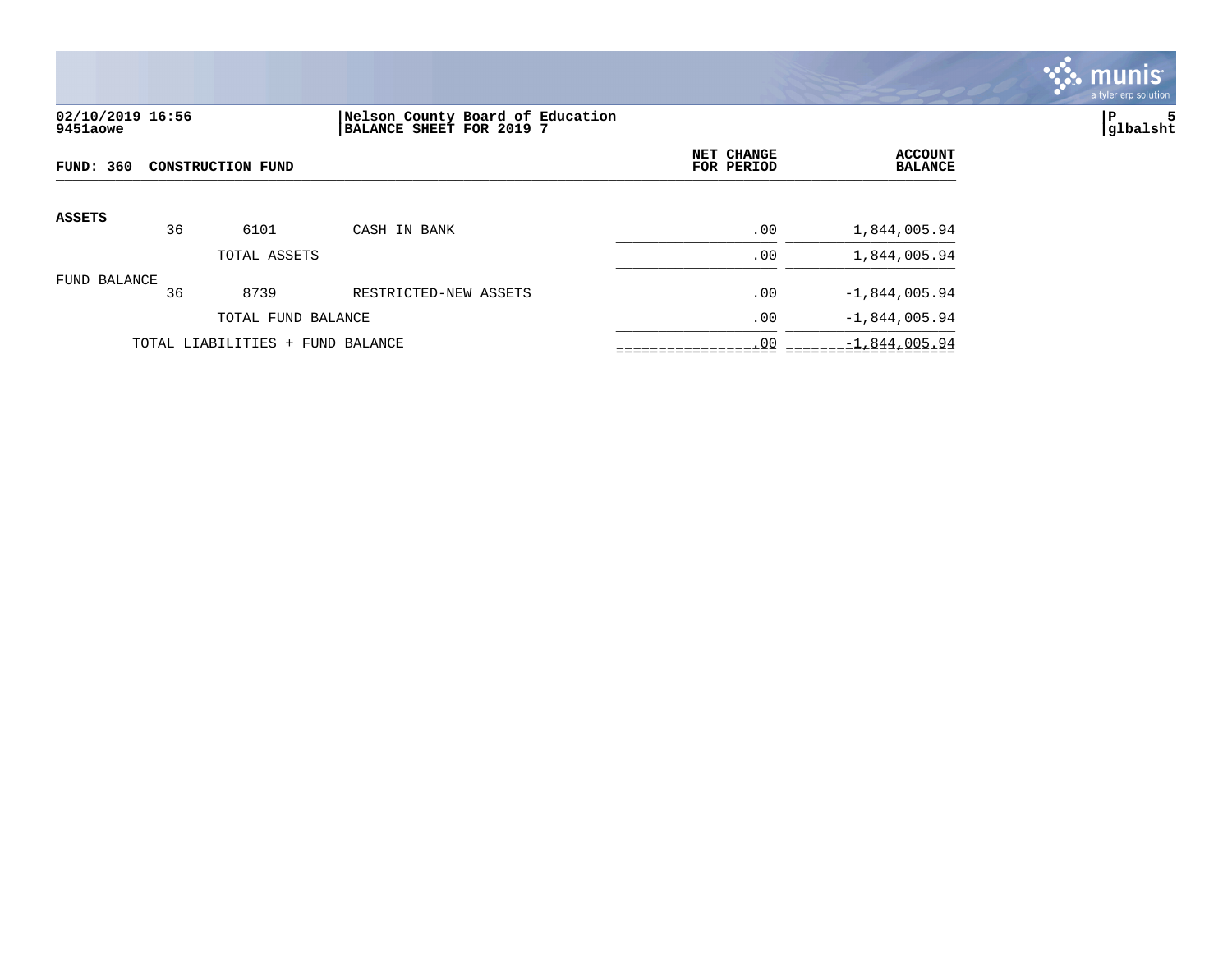

# **02/10/2019 16:56 |Nelson County Board of Education |P 6 9451aowe |BALANCE SHEET FOR 2019 7 |glbalsht**

| FUND: 400                |                                  |      |                      | <b>NET CHANGE</b> | ACCOUNT           |
|--------------------------|----------------------------------|------|----------------------|-------------------|-------------------|
| <b>DEBT SERVICE FUND</b> |                                  |      |                      | FOR PERIOD        | <b>BALANCE</b>    |
| <b>FUND BALANCE</b>      | 40                               | 6302 | REVENUES CONTROL     | $-46,545.00$      | $-2, 277, 877.53$ |
|                          | 40                               | 7602 | EXPENDITURES CONTROL | 46,545.00         | 2, 277, 877.53    |
| TOTAL FUND BALANCE       |                                  |      | .00                  | .00               |                   |
|                          | TOTAL LIABILITIES + FUND BALANCE |      |                      | .00               | .00               |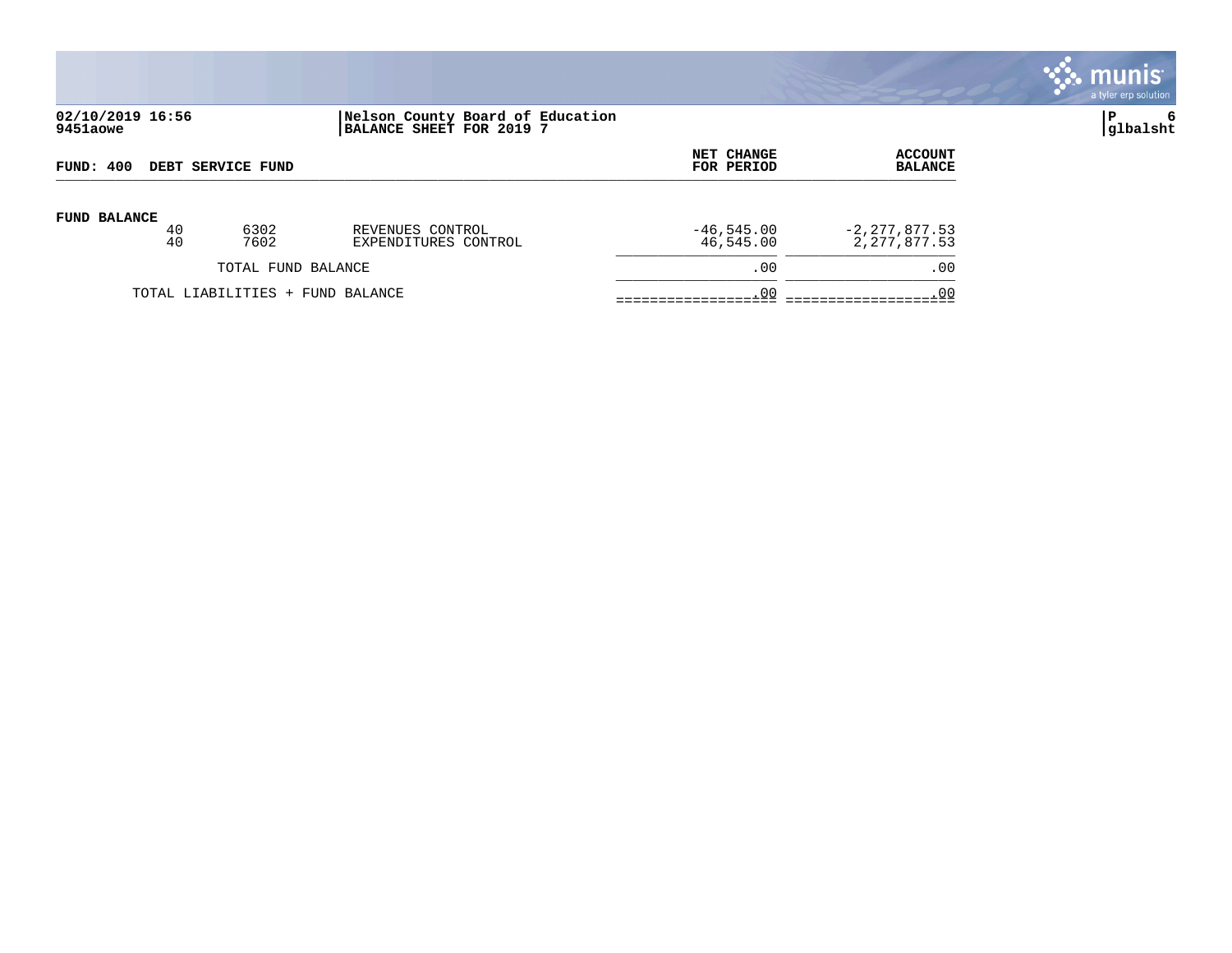

# **02/10/2019 16:56 |Nelson County Board of Education |P 7 9451aowe |BALANCE SHEET FOR 2019 7 |glbalsht**

| FUND: 51      |                | FOOD SERVICE FUND                |                                                                          | NET CHANGE<br>FOR PERIOD                 | <b>ACCOUNT</b><br><b>BALANCE</b>                   |
|---------------|----------------|----------------------------------|--------------------------------------------------------------------------|------------------------------------------|----------------------------------------------------|
| <b>ASSETS</b> |                |                                  |                                                                          |                                          |                                                    |
|               | 51<br>51       | 6101<br>6171                     | CASH IN BANK<br>INVENTORIES FOR CONSUMPTION                              | $-8,604.16$<br>.00                       | 487,590.74<br>45,102.07                            |
|               |                | TOTAL ASSETS                     |                                                                          | $-8,604.16$                              | 532,692.81                                         |
| LIABILITIES   | 51             | 7603                             | PURCHASE OBLIGATIONS                                                     | $-68,807.40$                             | 854, 176. 36                                       |
|               |                | TOTAL LIABILITIES                |                                                                          | $-68,807.40$                             | 854, 176. 36                                       |
| FUND BALANCE  | 51<br>51<br>51 | 6302<br>7602<br>8753             | REVENUES CONTROL<br>EXPENDITURES CONTROL<br>ASSIGNED-PURCH OBL - CURRENT | $-176,048.51$<br>184,652.67<br>68,807.40 | $-1,782,160.92$<br>1,249,468.11<br>$-854, 176, 36$ |
|               |                | TOTAL FUND BALANCE               |                                                                          | 77,411.56                                | $-1,386,869.17$                                    |
|               |                | TOTAL LIABILITIES + FUND BALANCE |                                                                          | 8,604.16                                 | $-532,692.81$                                      |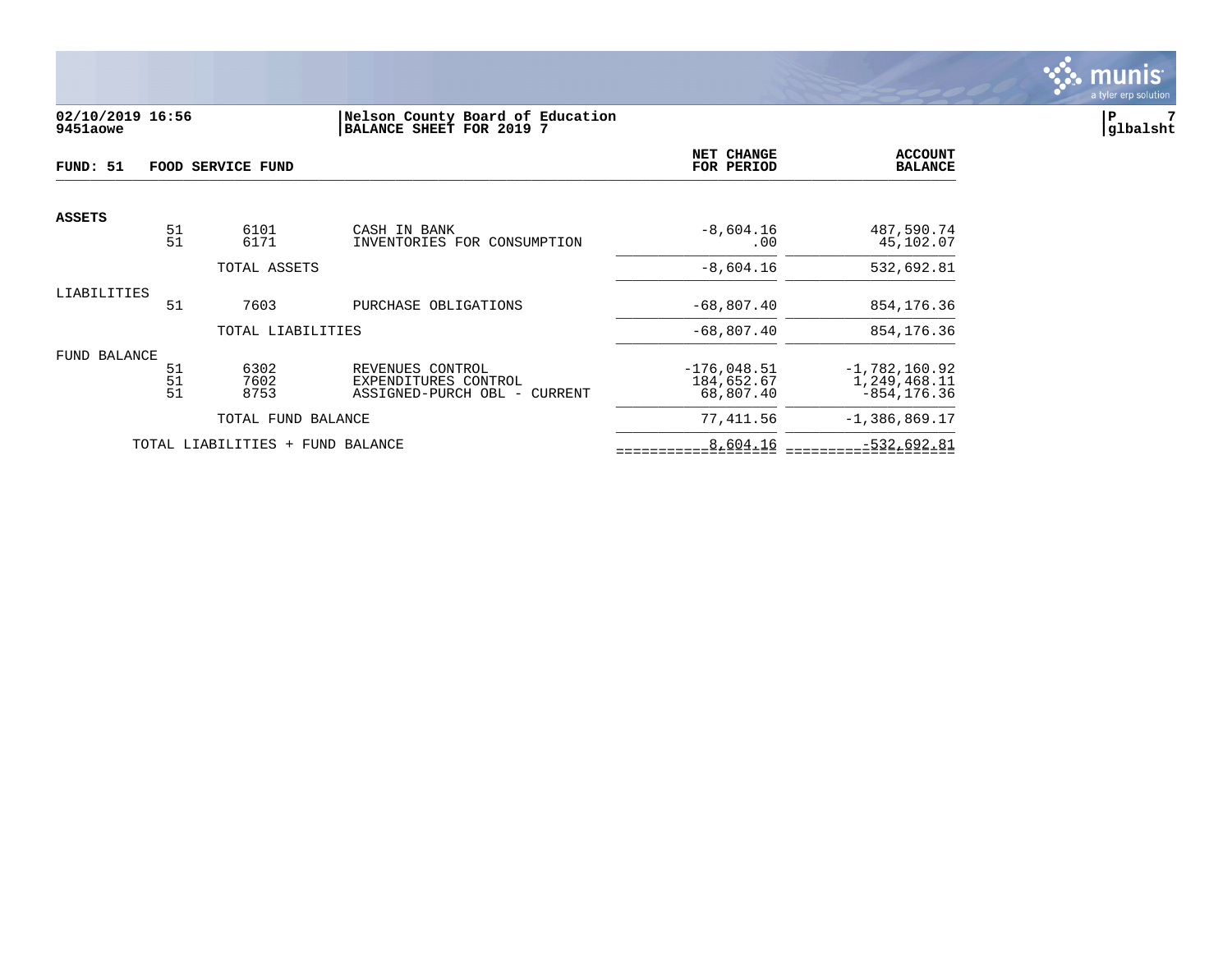

### **02/10/2019 16:56 |Nelson County Board of Education |P 8 9451aowe |BALANCE SHEET FOR 2019 7 |glbalsht**

| FUND: 52      | DAY CARE OPERATIONS |                                  |                                                                          |                                        | <b>ACCOUNT</b><br><b>BALANCE</b>           |
|---------------|---------------------|----------------------------------|--------------------------------------------------------------------------|----------------------------------------|--------------------------------------------|
| <b>ASSETS</b> | 52                  | 6101                             | CASH IN BANK                                                             | $-327.25$                              | 486,577.16                                 |
|               |                     | TOTAL ASSETS                     |                                                                          | $-327.25$                              | 486,577.16                                 |
| LIABILITIES   | 52                  | 7603                             | PURCHASE OBLIGATIONS                                                     | 526.00                                 | 4,402.91                                   |
|               |                     | TOTAL LIABILITIES                |                                                                          | 526.00                                 | 4,402.91                                   |
| FUND BALANCE  | 52<br>52<br>52      | 6302<br>7602<br>8753             | REVENUES CONTROL<br>EXPENDITURES CONTROL<br>ASSIGNED-PURCH OBL - CURRENT | $-70,501.50$<br>70,828.75<br>$-526.00$ | $-983,059.91$<br>496,482.75<br>$-4,402.91$ |
|               |                     | TOTAL FUND BALANCE               |                                                                          | $-198.75$                              | $-490,980.07$                              |
|               |                     | TOTAL LIABILITIES + FUND BALANCE |                                                                          | 327.25                                 | $-486, 577.16$                             |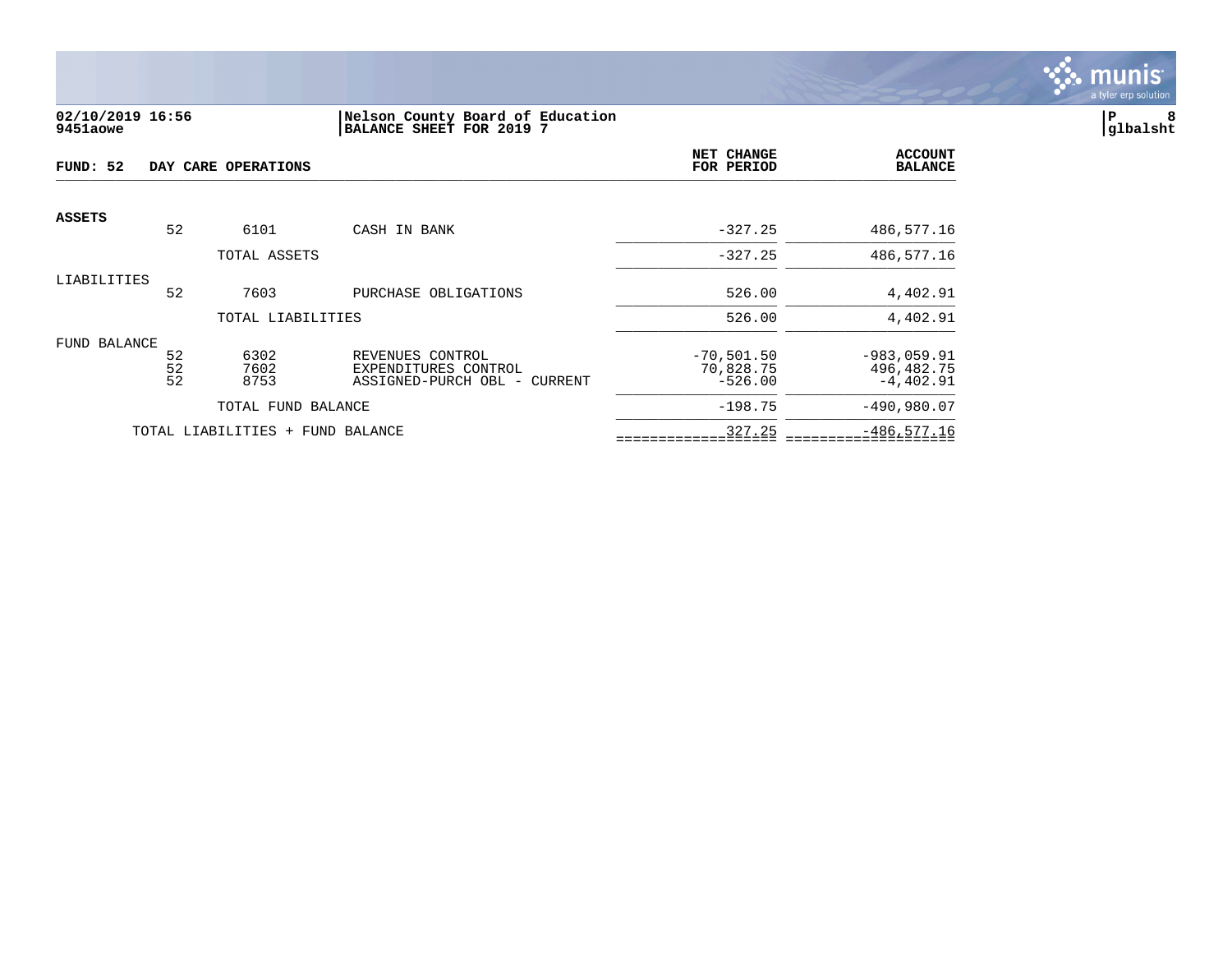

#### **02/10/2019 16:56 |Nelson County Board of Education |P 9 9451aowe |BALANCE SHEET FOR 2019 7 |glbalsht**

| FUND: 8             |                                        | <b>GOVERNMENTAL ASSETS</b>                           |                                                                                                                                                                                       | NET CHANGE<br>FOR PERIOD                      | <b>ACCOUNT</b><br><b>BALANCE</b>                                                                               |
|---------------------|----------------------------------------|------------------------------------------------------|---------------------------------------------------------------------------------------------------------------------------------------------------------------------------------------|-----------------------------------------------|----------------------------------------------------------------------------------------------------------------|
| <b>ASSETS</b>       |                                        |                                                      |                                                                                                                                                                                       |                                               |                                                                                                                |
|                     | 80<br>80<br>80<br>80<br>80<br>80<br>80 | 6201<br>6211<br>6221<br>6231<br>6241<br>6251<br>6271 | LAND<br>LAND IMPROVEMENTS<br>BUILDINGS & BLDG IMPROVEMENTS<br>TECHNOLOGY EQUIPMENT<br>Machinery and Equipment<br>GENERAL EQUIPMENT<br><b>INFRASTRUCTURE</b>                           | .00<br>.00<br>.00<br>.00<br>.00<br>.00<br>.00 | 2,921,132.71<br>71,512.00<br>130,606,868.77<br>3,843,280.81<br>6,193,711.00<br>2,424,487.28<br>83,963.45       |
|                     |                                        | TOTAL ASSETS                                         |                                                                                                                                                                                       | .00                                           | 146, 144, 956.02                                                                                               |
| LIABILITIES         | 80<br>80<br>80<br>80<br>80<br>80       | 6212<br>6222<br>6232<br>6242<br>6252<br>6272         | ACCUM DEPR - LAND IMPROVEMENTS<br>ACCUM DEPR - BLDGS & IMPROVE.<br>ACCUM DEPR - TECH EQUIPMENT<br>ACCUM DEPR - VEHICLES<br>ACCUM DEPR - GENERAL EQUIP.<br>ACCUM DEPR - INFRASTRUCTURE | .00<br>.00<br>.00<br>.00<br>.00<br>.00        | $-7, 395.85$<br>$-43,380,208.27$<br>$-3, 260, 895.11$<br>$-4, 196, 639.32$<br>$-1,611,104.20$<br>$-14, 375.77$ |
| <b>FUND BALANCE</b> |                                        | TOTAL LIABILITIES                                    |                                                                                                                                                                                       | .00                                           | $-52, 470, 618.52$                                                                                             |
|                     | 80<br>80                               | 8710<br>8711                                         | INVESTMENT<br>IN GOVTAL ASSETS<br>INVESTMENT<br>IN BUSINESS ASSETS                                                                                                                    | .00<br>.00                                    | $-85,789,919.50$<br>$-7,884,418.00$                                                                            |
|                     |                                        | TOTAL FUND BALANCE                                   |                                                                                                                                                                                       | .00                                           | $-93,674,337.50$                                                                                               |
|                     |                                        | TOTAL LIABILITIES + FUND BALANCE                     |                                                                                                                                                                                       | .00                                           | $-146, 144, 956.02$                                                                                            |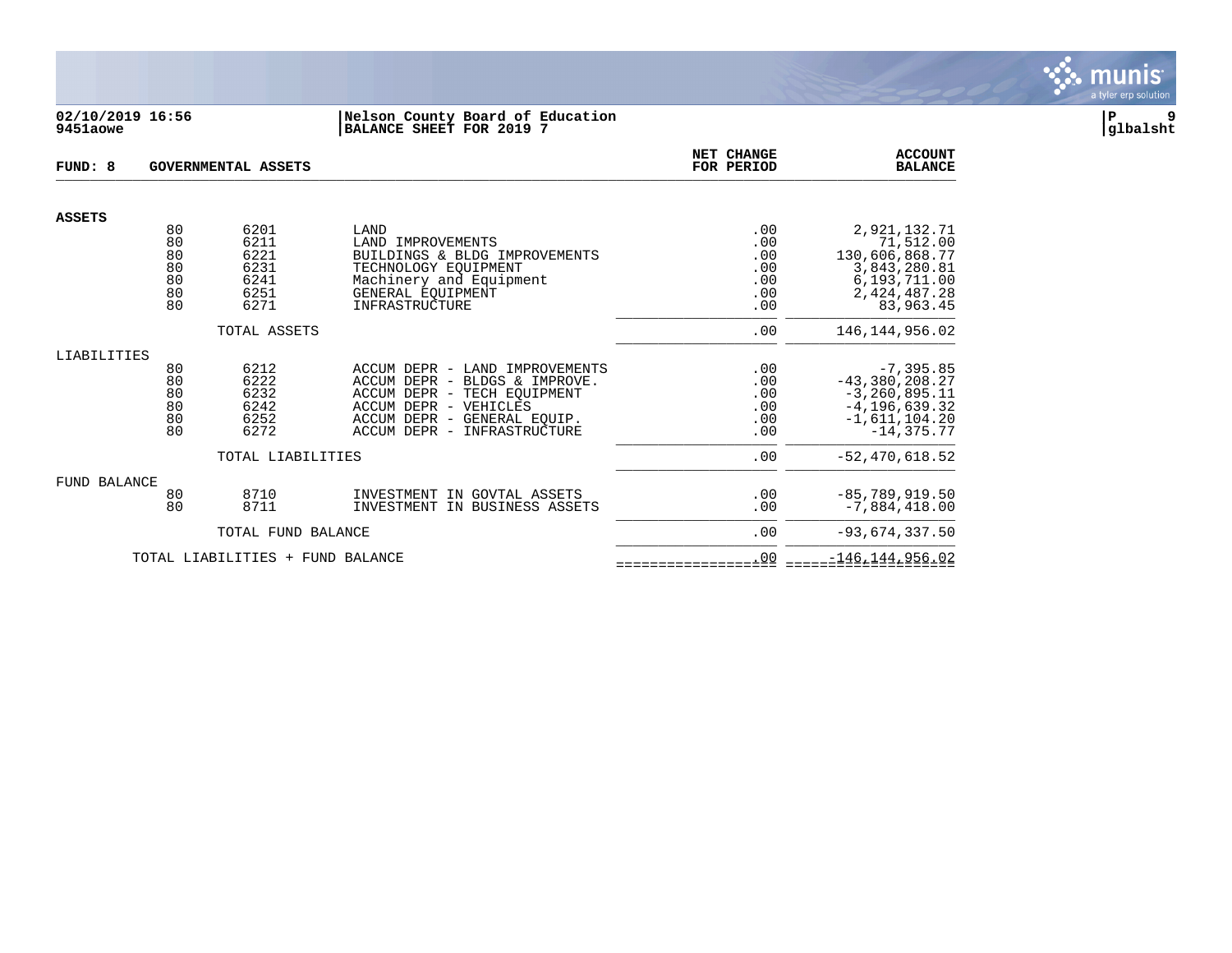

# **02/10/2019 16:56 |Nelson County Board of Education |P 10 9451aowe |BALANCE SHEET FOR 2019 7 |glbalsht**

| FUND: 81      |          | BUSINESS ASSETS - FOOD SERVICE |                                                            | NET CHANGE<br>FOR PERIOD | <b>ACCOUNT</b><br><b>BALANCE</b> |
|---------------|----------|--------------------------------|------------------------------------------------------------|--------------------------|----------------------------------|
| <b>ASSETS</b> | 81       | 6231                           | TECHNOLOGY EOUIPMENT                                       | .00                      | 42,977.35                        |
|               | 81       | 6251                           | GENERAL EOUIPMENT                                          | .00                      | 2,073,741.38                     |
|               |          | TOTAL ASSETS                   |                                                            | .00                      | 2, 116, 718. 73                  |
| LIABILITIES   | 81<br>81 | 6232<br>6252                   | ACCUM DEPR - TECH EQUIPMENT<br>ACCUM DEPR - GENERAL EQUIP. | .00<br>.00               | $-42,741.10$<br>$-1,647,394.64$  |
|               |          | TOTAL LIABILITIES              |                                                            | .00                      | $-1,690,135.74$                  |
| FUND BALANCE  |          |                                |                                                            |                          |                                  |
|               | 81       | 8711                           | INVESTMENT IN BUSINESS ASSETS                              | .00                      | $-426, 582.99$                   |
|               |          | TOTAL FUND BALANCE             |                                                            | .00                      | $-426,582.99$                    |
|               |          | TOTAL LIABILITIES<br>$+$       | FUND BALANCE                                               | .00                      | $-2,116,718.73$                  |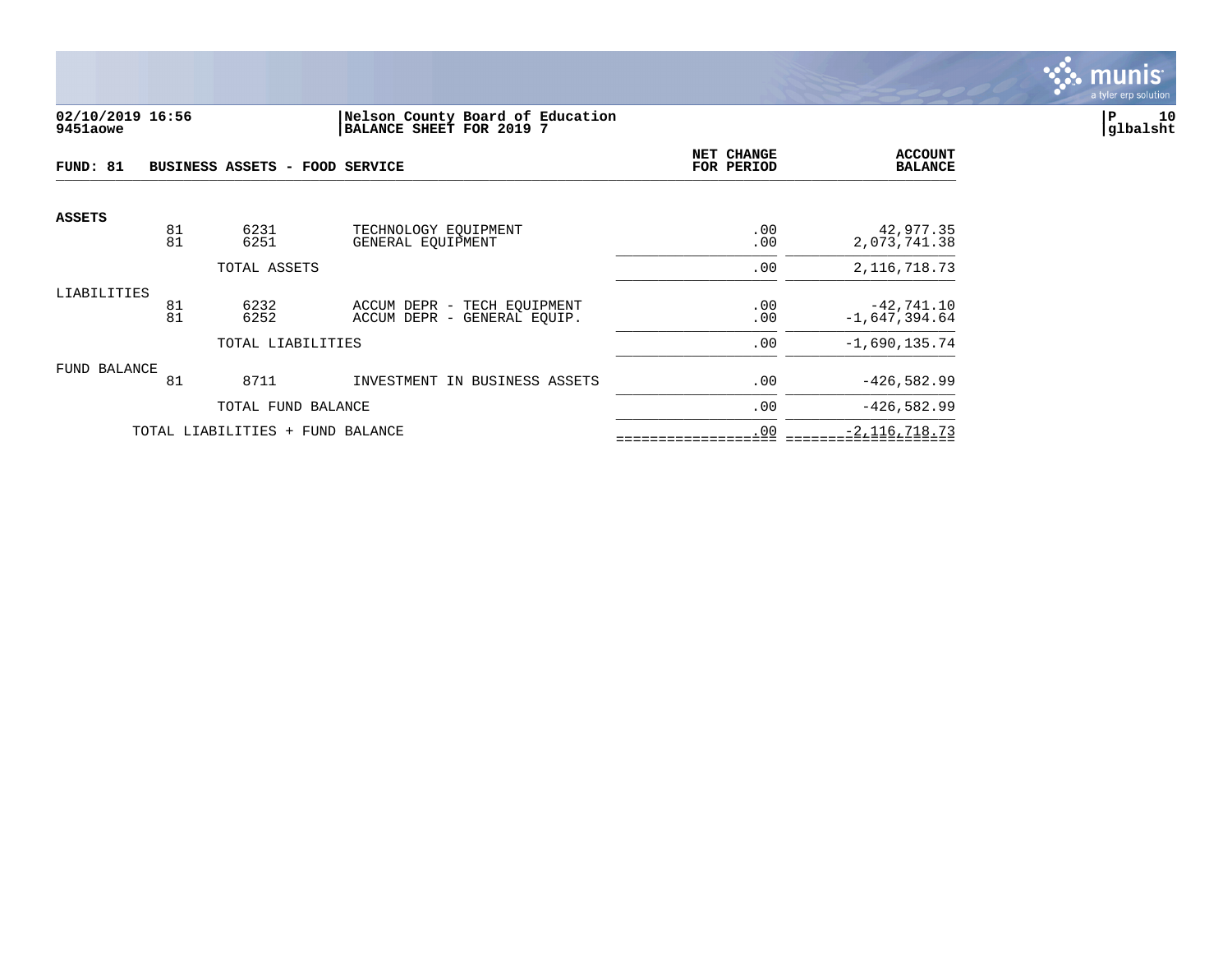

# **02/10/2019 16:56 |Nelson County Board of Education |P 11 9451aowe |BALANCE SHEET FOR 2019 7 |glbalsht**

| FUND: 82      |    | BUSINESS ASSETS - DAY CARE       | NET CHANGE<br>FOR PERIOD    | <b>ACCOUNT</b><br><b>BALANCE</b> |                |
|---------------|----|----------------------------------|-----------------------------|----------------------------------|----------------|
| <b>ASSETS</b> | 82 | 6231                             |                             | .00                              |                |
|               |    | TOTAL ASSETS                     | TECHNOLOGY EQUIPMENT        | .00                              | 78.53<br>78.53 |
| LIABILITIES   |    |                                  |                             |                                  |                |
|               | 82 | 6232                             | ACCUM DEPR - TECH EQUIPMENT | .00                              | $-78.53$       |
|               |    | TOTAL LIABILITIES                |                             | .00                              | $-78.53$       |
|               |    | TOTAL LIABILITIES + FUND BALANCE |                             | .00                              | $-78.53$       |